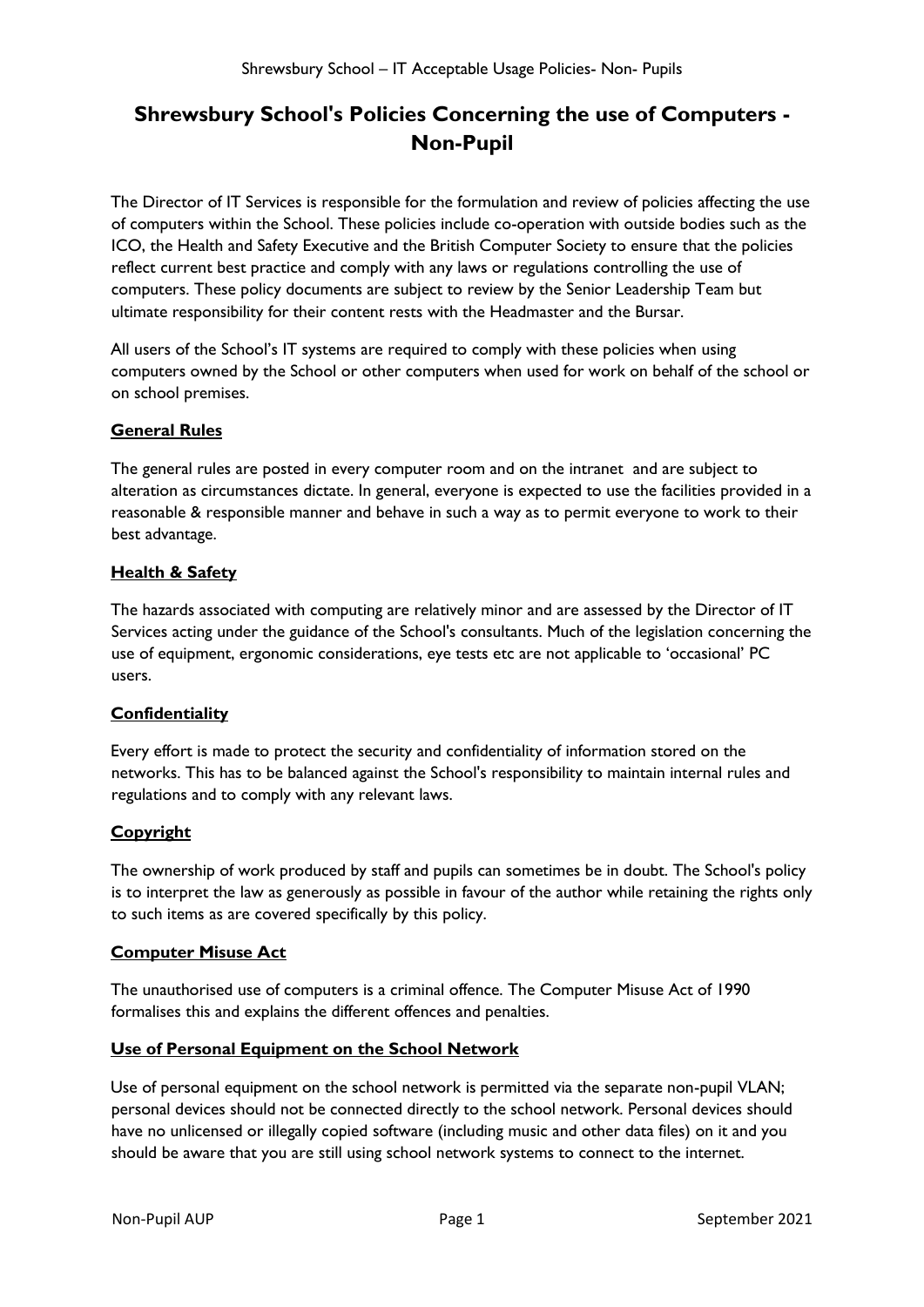# **Acceptable Usage Policy**

This policy applies to all non-pupil users of the School's IT facilities and sets down the standards which users are required to observe in the use of the IT network, email and the internet.

Non-pupil users include teaching and support staff, children and partners of residential staff, visiting adults and children and any other user category not defined as a pupil of the school.

Access for non-school related purposes is provided on a best efforts basis and subject to normal security and firewall rules. Shrewsbury School cannot compromise network security to accommodate personal preferences or requirements.

Deliberate access of inappropriate material by employees or visitors through school systems would be regarded by the school as a significant breach of trust, or, for certain materials or sites, gross misconduct, which may result in the school taking disciplinary action.

It is the responsibility of all users to acquaint themselves and comply with this policy. Certain terms in this policy should be understood expansively to include related concepts:

School includes all Shrewsbury School locations and both academic and non-academic areas.

Document covers just about any kind of file that can be read on a computer screen as if it were a printed page, including the HTML files read in an internet browser, any file meant to be accessed by a word processing or desk-top publishing programme or its viewer or any other electronic publishing tools.

Graphics includes photographs, pictures, animations, movies or drawings.

Display includes monitors, flat-panel active or passive matrix displays, monochrome LCDs, projectors, televisions and virtual-reality tools.

The acceptable usage policy is split into seven sections:

- Internet
- Contacting Pupils
- Email
- Security
- Copyright
- Use of Technology in Classrooms
- Audio and Visual

**By logging on to the Shrewsbury School network you signify your acceptance of this policy, and you should seek clarification of any issues that you do not understand.**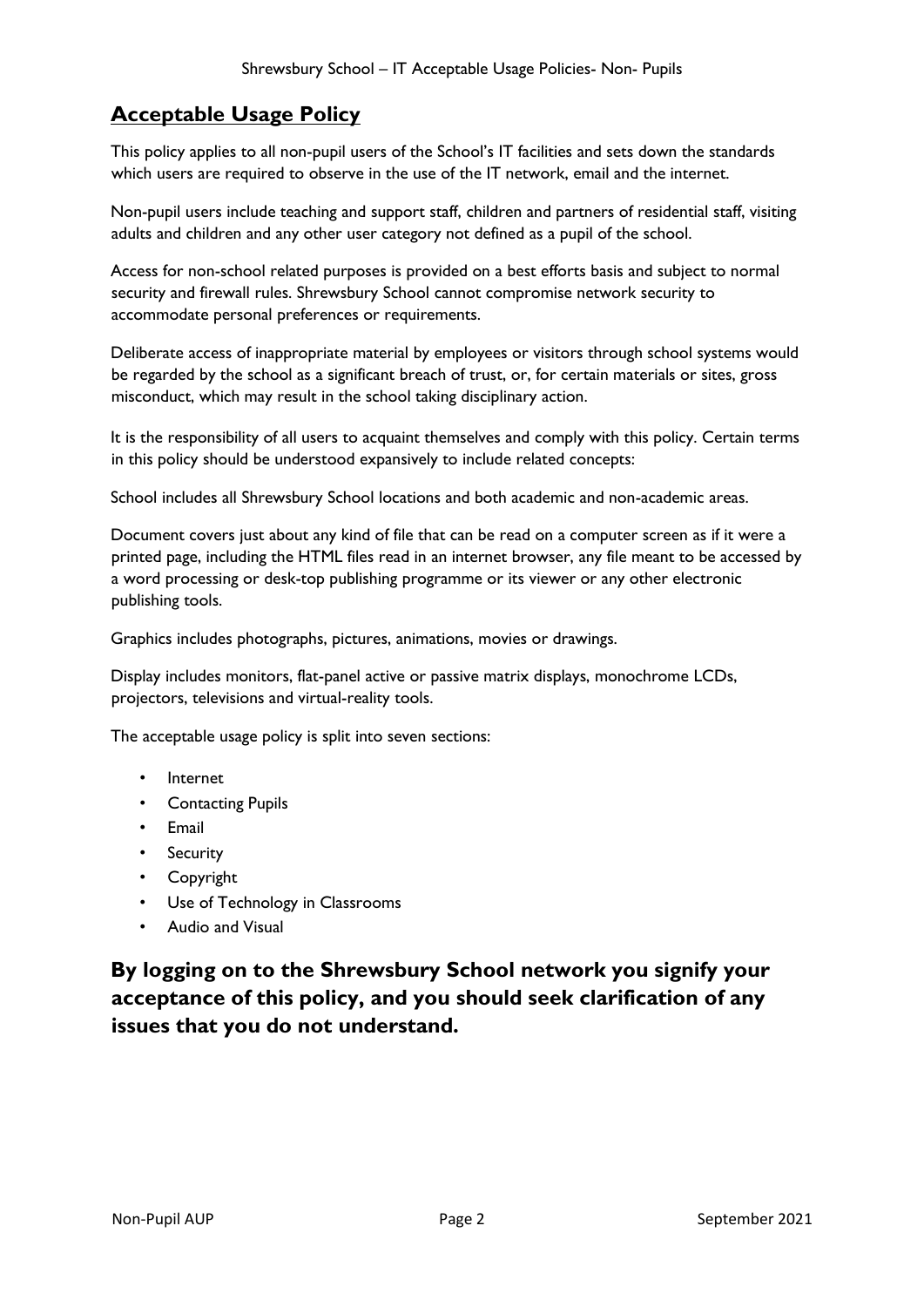### **Internet**

Use of the Internet by non-pupil users is permitted and encouraged where such use is suitable for school purposes and supports Shrewsbury School's aims. In addition, at specified times and locations, you may access the facilities for personal activities including communication and recreational use. Personal use should never compromise availability for academic use.

The Internet is to be used in a manner which is consistent with Shrewsbury School's standards of professional business conduct and as part of a pupil's academic research:

During School hours we expect you to restrict your Internet usage to School related purposes only or to use the facilities in such a way as not to impact on overall performance – for instance, not to download large files or use streaming media excessively.

All existing School policies apply to your conduct on the Internet, especially (but not exclusively) those that deal with privacy, misuse of School resources, sexual harassment, fraud and information security and cyberbullying.

Any file, including e-mails, that is uploaded or downloaded must be scanned for viruses before it is run or accessed. This should be done automatically, so non-pupil users must check that their antivirus software is running. Ask for advice from the IT department if you are unsure how to do this.

The School's Internet facilities and computing resources must not be used knowingly to break the law. Use of any School resources for illegal activity is grounds for immediate action and the School will co-operate with any legitimate law enforcement agency.

Any legal and licensed software or files downloaded via the Internet into the School network become the property of Shrewsbury School. Any such files or software may be used only in ways that are consistent with their licenses or copyrights.

- No user may use School facilities knowingly to download or distribute pirated (illegal and unlicensed) software or data.
- No user may use the School's Internet facilities knowingly to disable or overload any computer system or network, or to circumvent any system intended to protect the security of staff or pupils.
- No user may use the School's Internet facilities to deliberately propagate any virus, worm, Trojan horse, or trap-door programme code.

Non-pupil users are specifically prohibited from downloading any software onto School owned devices without the express permission of the IT department.

Users with Internet access may not upload any software licensed to the School or data owned or licensed by the School without explicit authorization from the member of staff responsible for the software or data.

The School's monitoring system (SmoothGuardian) records (for each and every user) each web site visit, each chat-room, newsgroup or e-mail message and each file transfer into and out of its internal networks. No one should have any expectation of privacy as to his or her Internet usage. The IT department will review internet activity and analyse usage patterns, and may choose to publicise this information to ensure that School internet resources are devoted to maintaining the highest levels of productivity.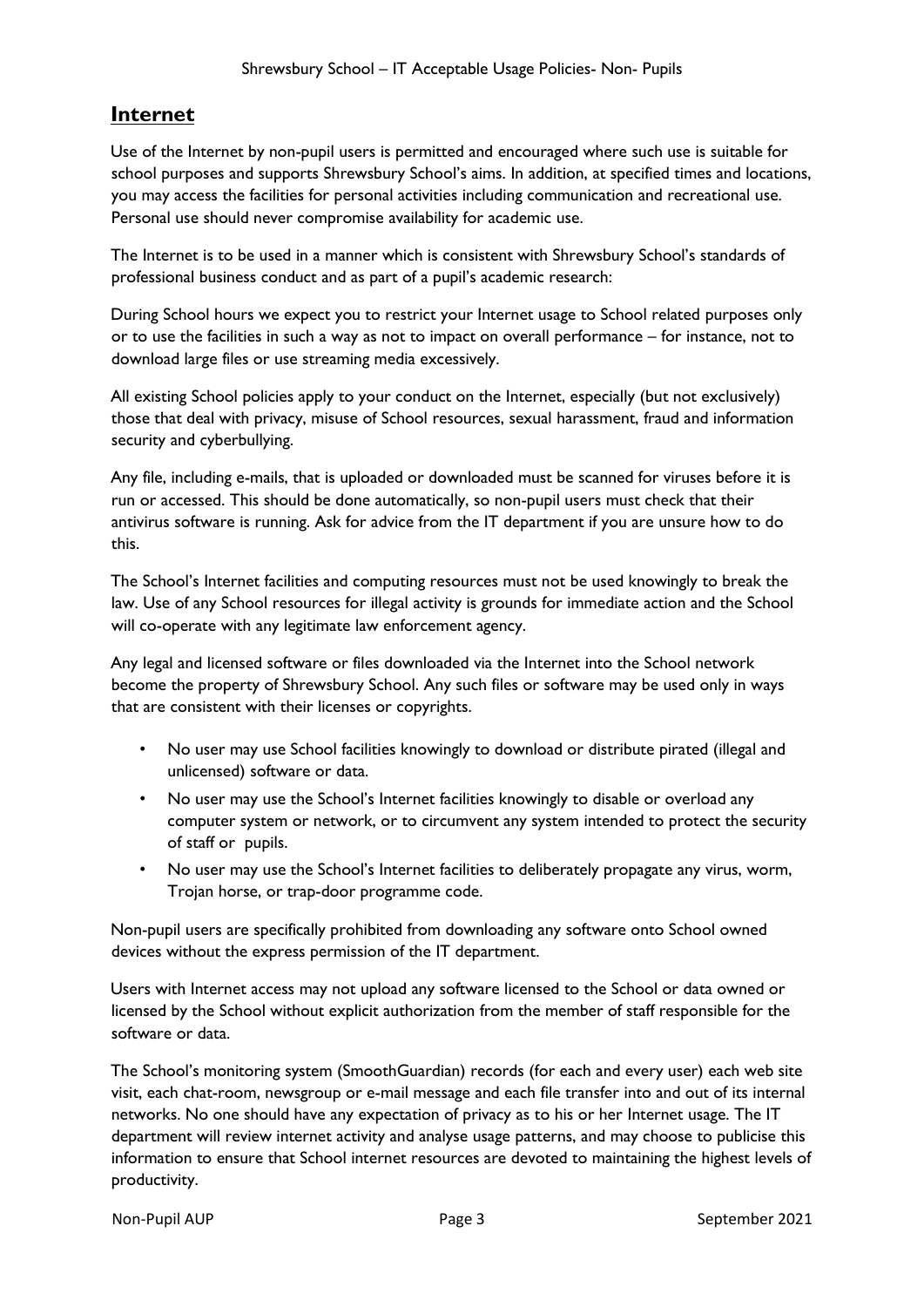Users should not download or view material that is obviously libellous (or otherwise unlawful), or inappropriate in any way, i.e. graphic images, sound files, or music.

Shrewsbury School reserves the right to inspect any and all files stored on School computing facilities in order to assure compliance with this policy.

The School has in place a firewall to ensure the safety and security of the School's networks. Additional devices may also be installed in the future to further protect these networks. Any user who attempts to disable, defeat or circumvent any School security facility will be subject to disciplinary proceedings.

Any files containing sensitive or confidential School information that are transferred in any way across the Internet must be encrypted. Advice and assistance may be sought from the IT department.

#### A USER WILL BE HELD ACCOUNTABLE FOR ANY BREACHES OF SECURITY OR **CONFIDENTIALITY**

Shrewsbury School's policy prohibits the sharing of User IDs or passwords obtained for access to Internet sites unless of an academic nature and unless the sharing has been approved by the Director of IT Services.

## **Contacting Pupils**

If you need to contact pupils electronically you should use the school email system - the school system manages an "audit trail", for your protection, which is not necessarily present in other systems.

Do not respond to invitations from pupils in social networking sites. It is expressly forbidden for members of staff to be 'friends' (or the equivalent terminology) with pupils on social network sites.

Be aware of the professional risks involved in communicating with pupils via instant messaging mobile phone, text messaging or other messaging type mediums – though the school recognises that there are situations (for example on school trips, emergencies, or where an immediate response is required) where there is no alternative.

Where possible, staff should use school owned devices to communicate with pupils.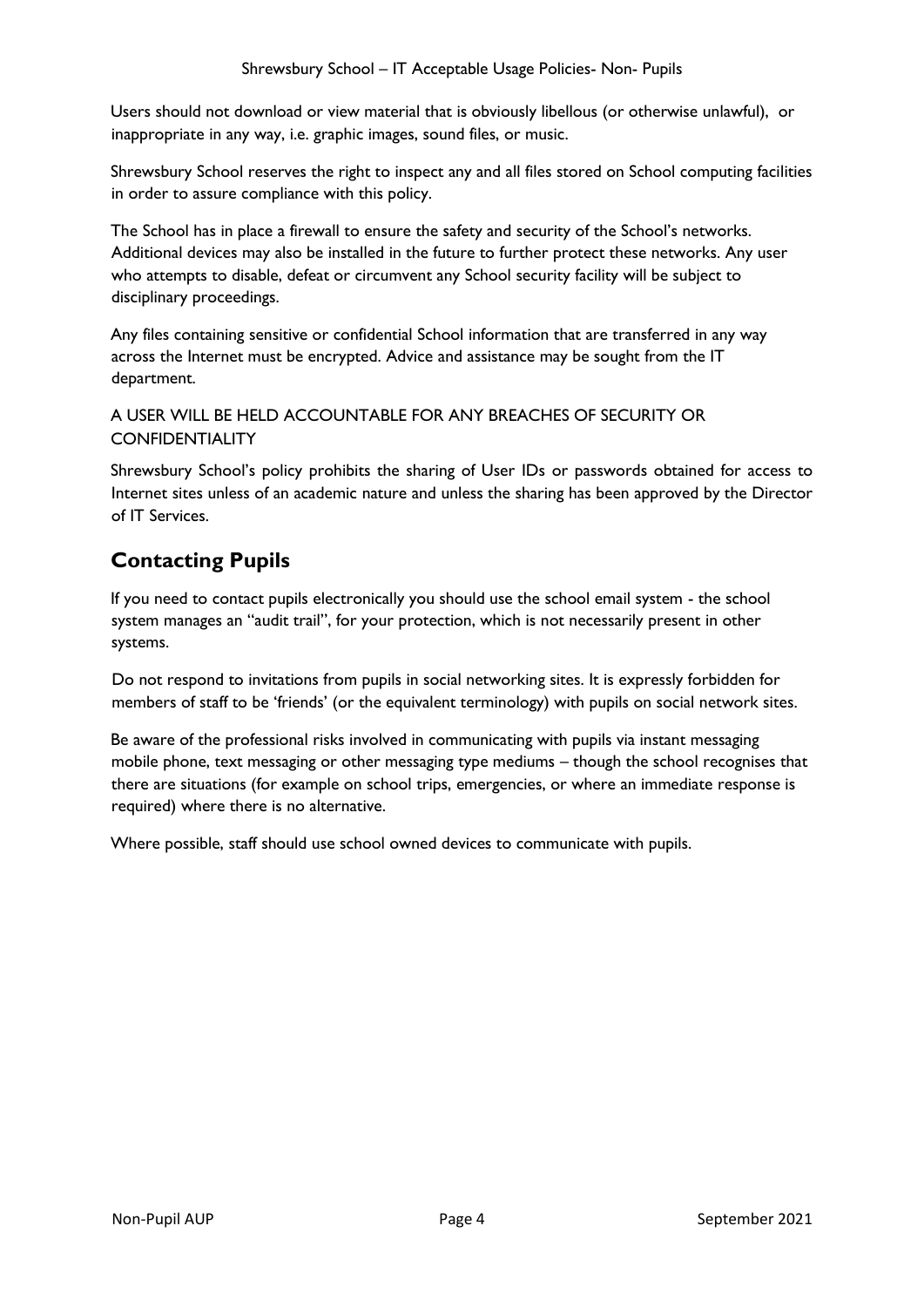### **Email**

All users need to be aware that e-mail carries exactly the same status as other forms of communication, including letters, memos and telephone conversations, and the same consideration and legal implications need to be applied and observed in the use of e-mail as in these other forms of communication.

The definition of Email covers:

- i. Electronic Mail services within Shrewsbury Close Local Area Network (internal e-mail).
- ii.Electronic Mail sent through the Internet to other organisations/individuals (external e-mail). iii.

The safeguarding of information sent by e-mail.

The School provides an e-mail system to support its academic activities and access to e-mail facilities for all users is granted on this basis. In addition non-pupil users may use these facilities for personal activities including communication and recreational use. However, users are reminded that e-mail sent and received on the School's systems are not private property they remain part of the School's information systems. Personal use should never compromise availability for academic use.

When composing and sending an e-mail, it is expected that the content meets the standards of professionalism which Shrewsbury School expects of everyone.

It is not permitted to send sexual, racially biased or other inappropriate e-mails, which would infringe the School's code of conduct. Do not use aggressive, abusive or deliberately anti-social language. Never e-mail hastily or out of anger.

Use of personal e-mail must not detrimentally affect the duties of other email users or disrupt the system, and/or harm the School's image or reputation.

You should not copy or download or forward material that is obviously libellous (or otherwise unlawful), unrelated to work, or inappropriate in any way, i.e. graphic images, sound files, or music.

Access to Internet or web-based e-mail (i.e. Hotmail or Yahoo mail) is permitted, however be aware that this mail is insecure and may present a security threat.

Users are reminded that they are responsible for their own e-mail housekeeping. Unwanted e-mail should be deleted. If you are unsure how to achieve this, guidelines are available from the IT department.

Those with school email addresses should not give their external e-mail address out carelessly. Only enter it on business circulars and application forms if you are sure that it will not be misused or forwarded on.

Particular attention should be paid to the addressee to ensure the message will reach the intended recipient especially if choosing from an address list of similar names. You should, generally make use of the Global address book for all internal email addresses.

Messages intended for another recipient should be re-directed and then deleted. Any incorrectly addressed messages should only be forwarded to the intended recipient if the identity of that recipient is known and certain.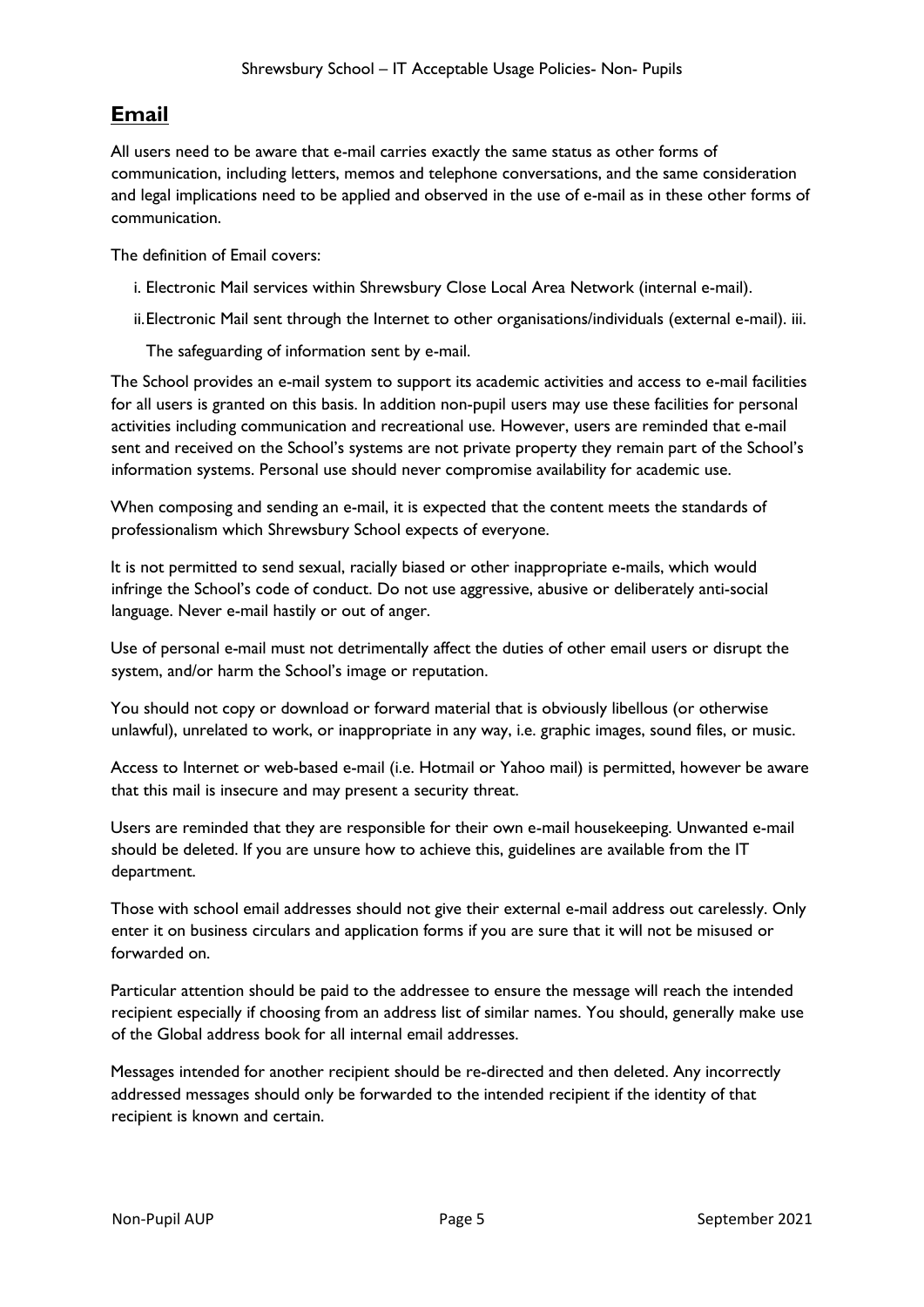### **Security**

Users should not allow other people to use their network login. Do not leave your PC logged on to the network. As a standard the School uses a password protected screen saver.

Anti-virus software is installed on every PC connected to the School's network. Anti-virus software must not be disabled or uninstalled for any reason. The anti virus software is set up to regularly scan each PC for viruses. If you notice that your anti-virus software is not running or scanning, you should immediately report the fact to the IT Department.

It is extremely common for a virus to propagate itself via an e-mail attachment. Commonly the attachment will be an executable file (with .exe, .vbs suffix). If there is any doubt as to the authenticity of an e-mail attachment, it must not be opened; report it to the IT department immediately.

It is also common for a virus to use the Outlook address book to forward itself to others. This means that infected e-mail could be received from a known and trusted source. You should be immediately suspicious if the email is unusual in any way.

Shrewsbury School maintains the right and ability at any time and without prior notice, where justified, to inspect any information stored on School computing facilities in order to ensure compliance with the policy.

If clarification of any aspects of policy are required, refer to the Director of IT Services.

### **Copyright**

Every piece of work created belongs to someone. This includes text, images and any other form of intellectual creation regardless of how and where it is stored.

The majority of the software used within the School is owned by or licensed to Shrewsbury School and is protected by various patents, copyright and licence laws currently in force.

The copyright ownership of all material must be respected and the wishes of the copyright owner are to be observed.

No material may be copied from the Internet or any other electronic source save with the specific permission of the copyright owner. Stringent laws apply, in particular, to the scanning of material. The use of all such material is to be properly attributed.

No-one is permitted to make copies of or changes to any software owned by or licensed to Shrewsbury School except where specific permission has been granted so to do. This includes any upgrades, 'plug-ins' or new versions regardless of the source.

The copyright of any material that is commissioned by Shrewsbury School, produced as coursework or for which remuneration or other consideration has been given by the School, is the property of Shrewsbury School.

Scanning or digital manipulation of documents, diagrams, photographs etc that are copyright may be done only with the express permission of the copyright holder and in accordance with current law.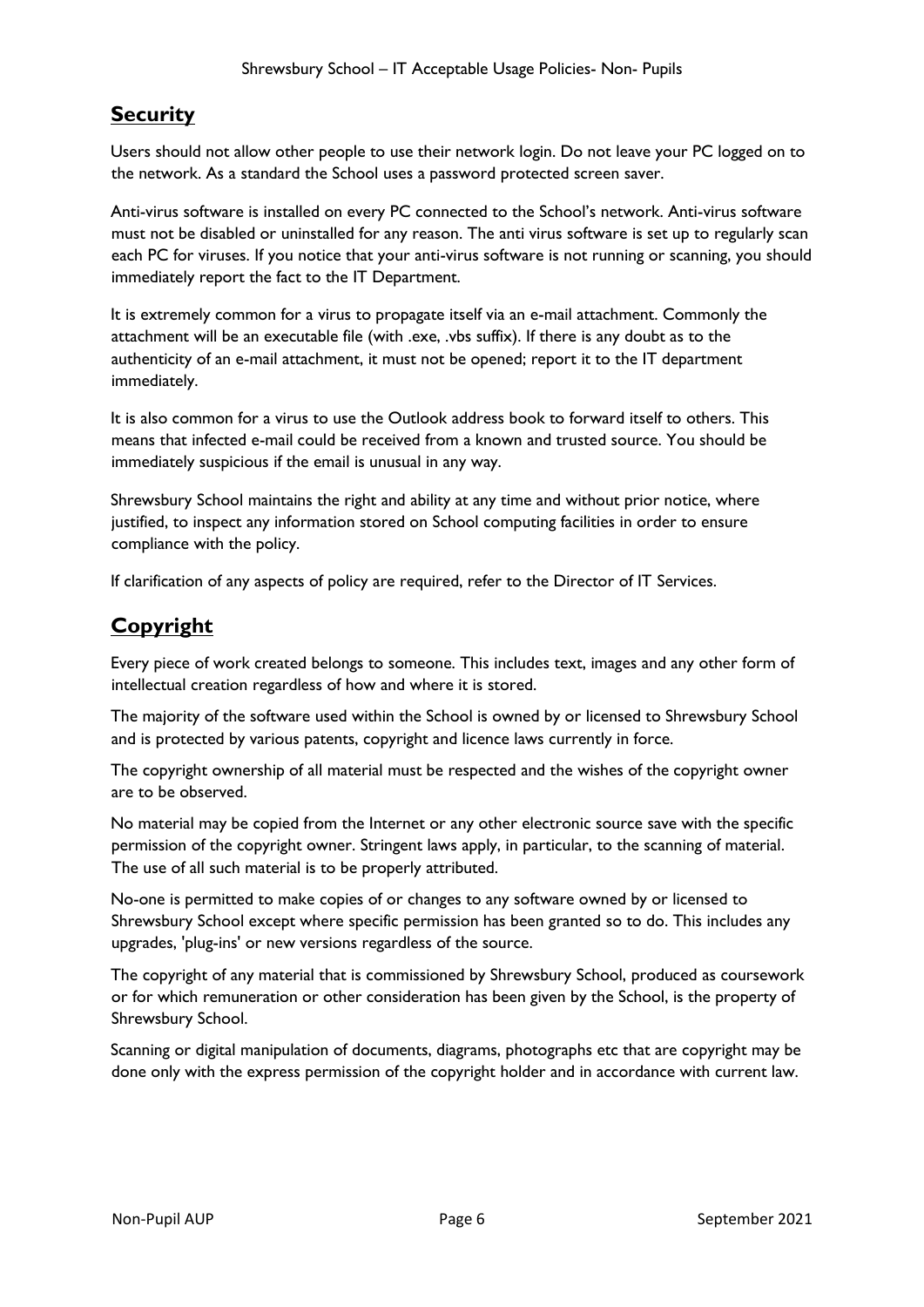### **Use of Technology in Classrooms**

This part of the acceptable usage policy has been produced to be read in conjunction with the School's Acceptable Usage Policy, the Pupil Behaviour Policy, the Anti-Bullying Policy, the Cyberbullying Policy, the Yellow Card and the Child Protection & Safeguarding Policy and Procedures document.

As in all areas of School life, the use of technology for Teaching & Learning purposes should be responsible, respectful and legal.

All technology brought to the classroom (or used for learning in houses or elsewhere on or off the School site) should not cause distraction or disruption either by accident or by design. Devices should only be switched on and accessible when teachers give instructions to that effect.

The School considers inappropriate use of technology in the classroom to be all activity that does not form part of the task as instructed by the teacher. This may include, but is not restricted to the following: gaming, emailing, texting or messaging, taking recordings or photos, using social media, using unsuitable apps and webpages.

Pupils who use technology inappropriately should expect the privilege to be removed and the device to be confiscated for a period of time. Additional sanctions may be considered in light of any other possible contraventions of related School policies.

### **CONFISCATION OF TECHNOLOGY PROTOCOL**

Teachers should aim to ensure that the use of technology in the classroom is managed to be on task and always responsible, respectful and legal. Teachers should feel able to use their discretion as to what constitutes a distraction or disruption to the effective delivery of a lesson and whether it was accidental or intentional. If it is felt that confiscation of technology is appropriate, then the following protocol should be followed:

- 1) The teacher asks the pupil to switch off the device before handing it in.
- 2) The teacher checks that the device is switched off.
- 3) At the earliest opportunity the teacher informs the housemaster / housemistress via email that the device has been confiscated.
- 4) The device is handed in person to the housemaster / housemistress or placed in a marked envelope and placed in the appropriate locker.
- 5) Depending on the length of confiscation period, the housemaster / housemistress will contact the pupil's parents to explain that alternative contact methods will be required until the device is returned.
- 6) Housemasters / Housemistresses should keep a record of the above and keep the phone in a secure location during the time that it is confiscated.